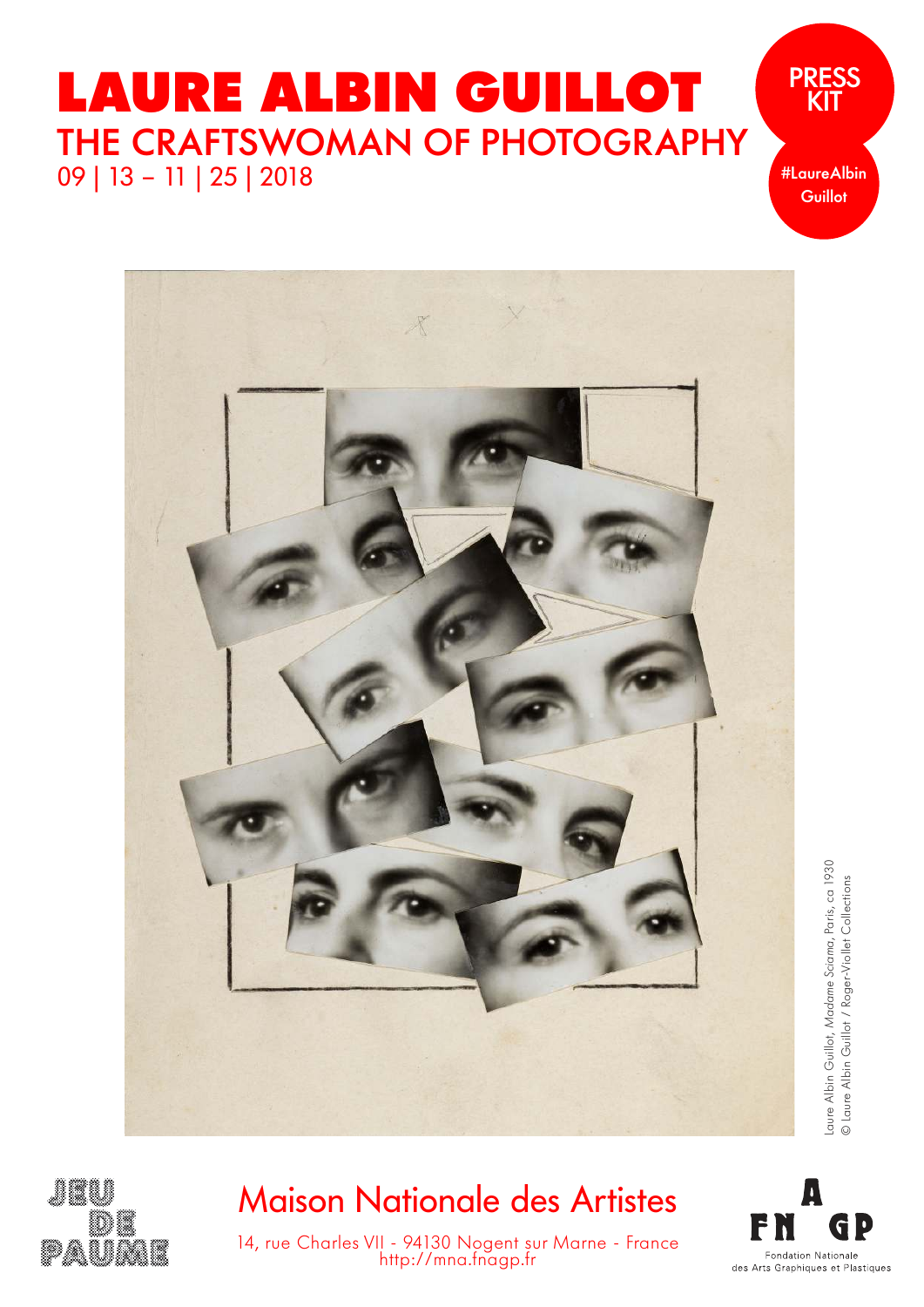### . . . . . . . . . . . **CURATOR**

Holder of a PhD in Art History, Delphine Desveaux is the director of the Roger-Viollet Collections. In charge of the conservation and promotion of the fund of nearly eight million photographs, she conceives and curates both monographic (Choumoff, un parisien russe at the Musée Rodin in 2005 and Laure Albin Guillot, l'enjeu classique at the Jeu de Paume in 2013) and themed exhibitions (Portraits d'écrivains at Victor Hugo's House in 2011, Jours de Guerre / Excelsior at the Senate in 2014 and Dans l'atelier, l'artiste photographié at the Petit Palais, musée des Beaux-arts de la Ville de Paris, in 2016).

### . . . . . . . . . . . .

### **SUMMARY**

- **PRESS RELEASE 3**
- **BIOGRAPHY 4**
- **ACTIVITIES AND PUBLICATIONS 6**
- **PRESS VISUALS 7**
- **PRACTICAL INFORMATION 9**

### . . . . . . . . . . . **PARTNERS**

This exhibition has been co-produced by the Jeu de Paume and the Fondation Nationale des Arts Graphiques et Plastiques. The Maison Nationale des Artistes is an institution of the Fondation Nationale des Arts Graphiques et Plastiques.







The exhibition is organized with the support of the City of Paris.



The Jeu de Paume receives public funding from the MINISTÈRE DE LA CULTURE and its main corporate sponsors are the NEUFLIZE OBC BANK and **MANUFACTURE JAEGER-LECOULTRE**, historical sponsors.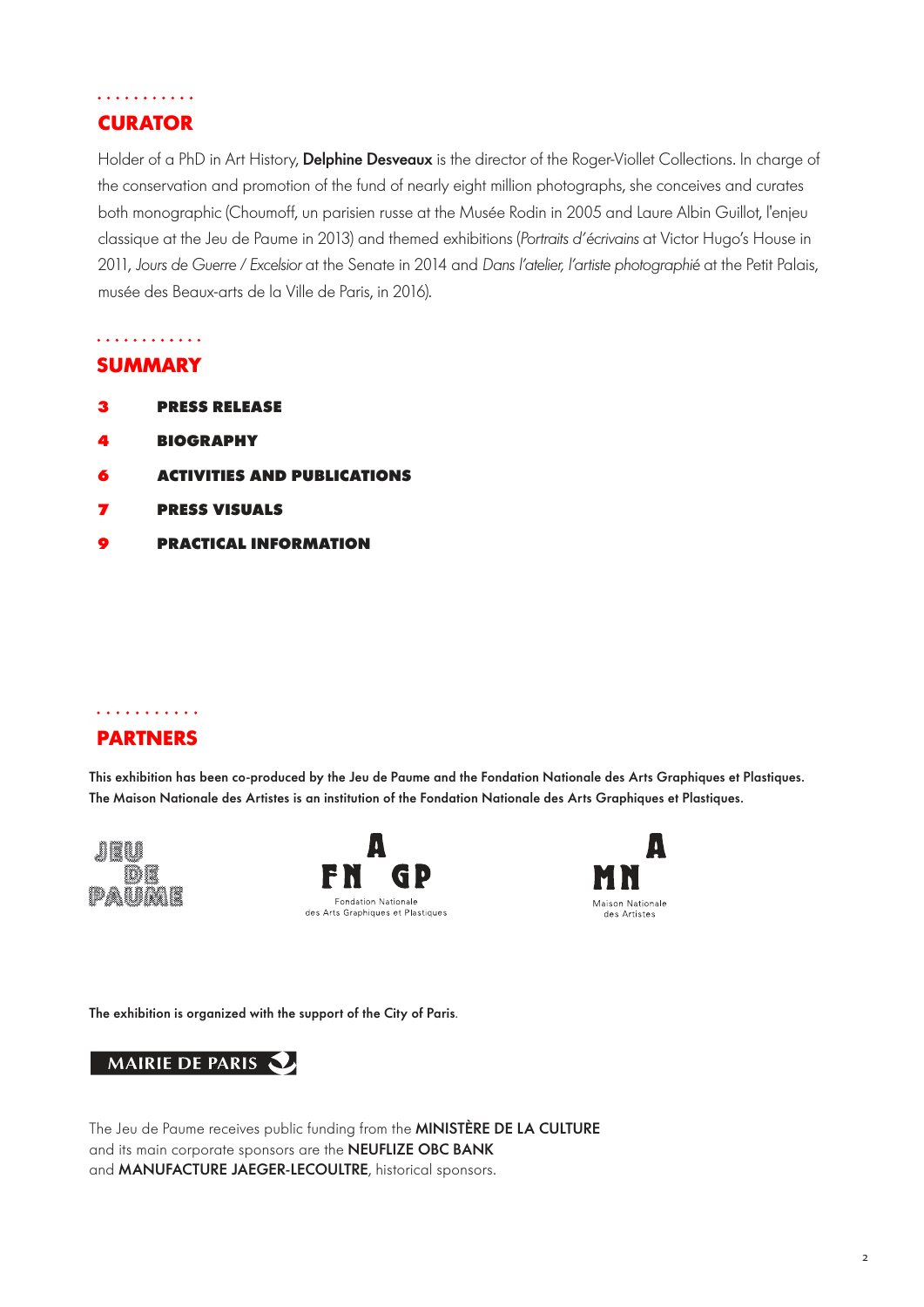## **LAURE ALBIN GUILLOT** THE CRAFTSWOMAN OF PHOTOGRAPHY 09 | 13 – 11 | 25 | 2018

In keeping with their over ten-year long partnership, from September 13 to November 25, the Jeu de Paume and the Fondation Nationale des Arts Graphiques et Plastiques (FNAGP) are happy to present an exhibition on Laure Albin Guillot, a major actress of the French photography in the 1920s-40s, at the Maison Nationale des Artistes (MNA) of Nogent-sur-Marne, France. Curated by Delphine Desveaux, director of the Roger-Viollet Collections at the Bibliothèque historique de la Ville de Paris, the exhibition will gather about forty reproductions from the Roger-Viollet Collections.

Founded in 1945, the MNA is an exceptional retirement home for ageing artists in need of a quiet place or in a situation of dependence. The MNA organizes temporary exhibitions dedicated to its residents and open to the public. Laure Albin Guillot (Paris, 1879-1962) lived at the MNA at the end of her life. In 2013, the Jeu de Paume held her first retrospective exhibition in Europe.

Laure Albin Guillot was among the most popular photographers in the interwar years. Her works were featured in salons and reviews starting in the early 1920s, but it was really during the 1930s and 1940s that she took over the French photographic landscape as both an artist and institutional figure. As an independent photographer, she tried various genres like portrait, nude, landscape, still life and reporting at a lesser extent. Extraordinary technician and witness of her time, she took advantage of the new modes of image diffusion, making illustrations and advertisements for the press and publishing sector.

In France, Laure Albin Guillot was also one of the firsts to explore the decorative dimension of photography through her formal researches on the infinitely small. Thanks to the photomicrography technique she renamed "micrography", Laure Albin Guillot combined science and plastic arts and opened new creative ways.

Member of the Société des artistes décorateurs, of the French Photographic society, director of the photographic archives of the General Directorate of Fine Arts (prior to the Ministry of Culture), first director of the Cinémathèque nationale and president of the Union féminine des carrières libérales et commerciales, she was a very active personality with a particular awareness for the media and cultural issues of her time.

The Roger-Viollet Collections are the fruit of the labor carried out from 1938 to 1985 by Hélène Roger (1901-1985) and Jean-Victor Fischer (1904-1985), two photography lovers and great travellers who founded the "Documentation générale photographique Roger-Viollet". Built on the iconographic fund of Laurent Ollivier created in 1880 with photographs by Léopold Mercier, Alinari, Broggi and Anderson, they added photographs from Hélène's family, which counted many art lovers of all kinds. This first collection of about 50,000 shots kept growing after the war thanks to a tireless acquisition policy (Albert Harlingue, Laure Albin Guillot, Roger Berson, Gaston Paris, Charles Hurault, Jacques Boyer, Lipnitzki, the Ferrier-Soulier studios, Neurdein…). This is how Hélène Roger and Jean-Victor Fischer built a unique photographic collection, which spanned over a century and a half of photographic history, almost from its origins to the 1970s. The founders of the Roger-Viollet Collections donated it to the City of Paris in 1985. They entered the Bibliothèque historique de la Ville de Paris in 2018.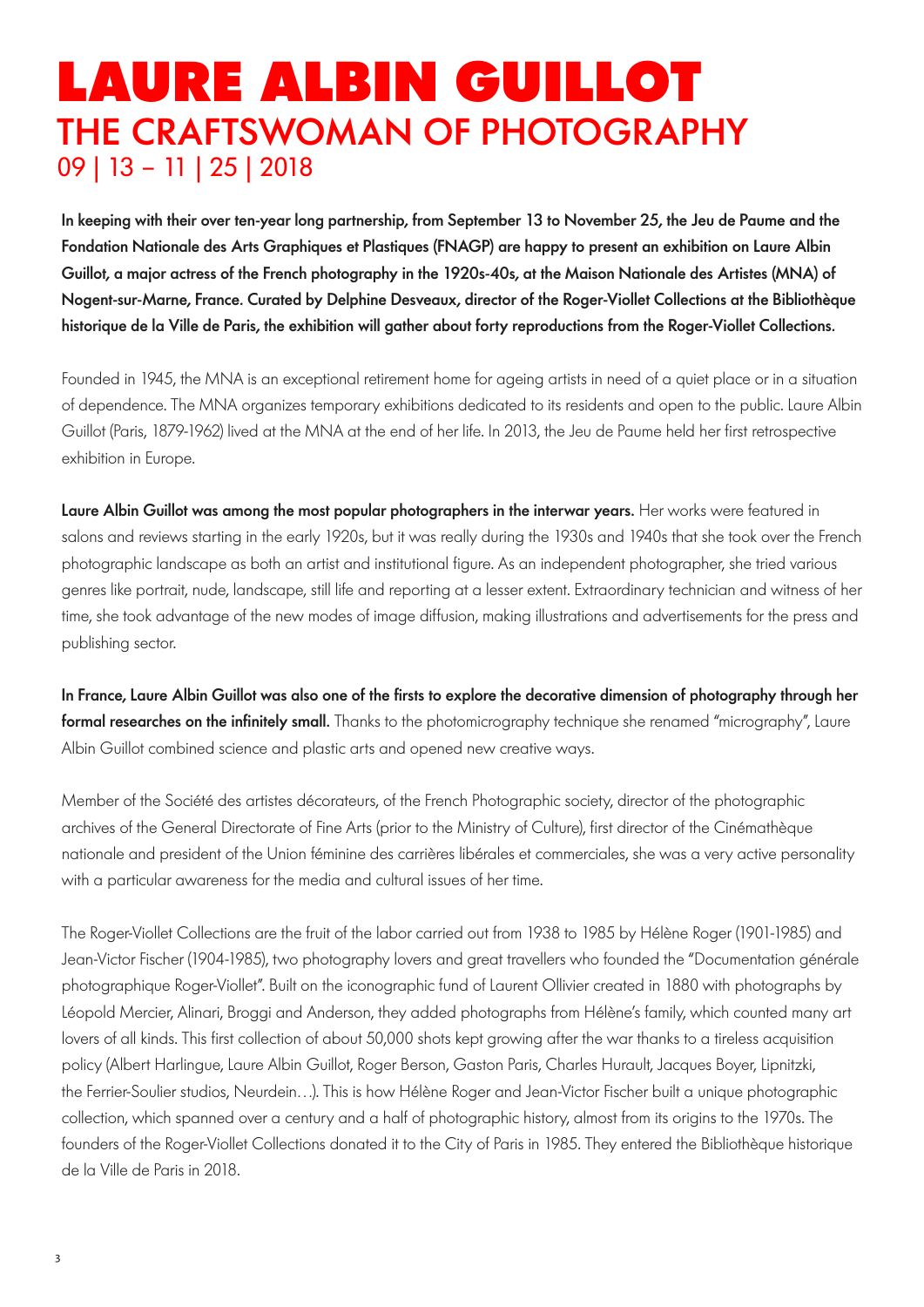# **LAURE ALBIN GUILLOT CHRONOLOGY**



| 1879 | Birth of Laure Meifredy on 14 February in Paris. She studies at the Lycée Molière, rue du           |
|------|-----------------------------------------------------------------------------------------------------|
|      | Ranelagh, in the 16th arrondissement of Paris, and lives in the district all her life. Pianist, she |
|      | would later say that she was destined for a career as concert performer.                            |
| 1897 | Marries Albin Guillot, medical student, organist and composer, who would exercise several           |
|      | professions: expert for the Paris hospitals, resercher and industrialist.                           |
| 1922 | "Madame Albin-Guillot" publishes her first fashion photographs in Vogue. Opens a portrait           |
|      | studio in her home at 88 rue du Ranelagh.                                                           |
| 1924 | Publishes in Les Modes, L'Officiel de la couture et de la mode de Paris and Lectures pour tous.     |
|      | Takes part in the Salon des Artistes Décorateurs and the Salon International de Photographie        |
|      | organised by the Société Française de Photographie. Exhibits in these two salons every year         |
|      | until the beginning of the 1950s.                                                                   |
| 1925 | Becomes member of the Société Française de Photographie (SFP). Exhibits at the Exposition           |
|      | Internationale des Arts Décoratifs et Industriels Modernes. In future "Laure Albin Guillot" is her  |
|      | artistic name. It is the start of her celebrity.                                                    |
| 1928 | The Salon de l'Escalier, "first independent photography salon" in Paris, gathers works by Atget,    |
|      | D'Ora, Kertész, Krull, Man Ray, Albin Guillot, Paul Nadar and Outerbridge.                          |
| 1929 | Death of Albin Guillot.                                                                             |
|      | Moves to 43 boulevard de Beauséjour, has a studio constructed by Mallet-Stevens.                    |
|      | Receives and photographs personalities of art, music and literature, such as Paul Valéry,           |
|      | Colette, Anna de Noailles, Jean Cocteau.                                                            |
| 1930 | During the 1930s makes several voyages to North Africa, Spain, Italy, Sweden, Norway and            |
|      | the United States.                                                                                  |
|      | Her photography output is widely reproduced in the press and is the subject of several books.       |
|      | She participates in numerous solo and group shows in salons and galleries in Paris and              |
|      | abroad.                                                                                             |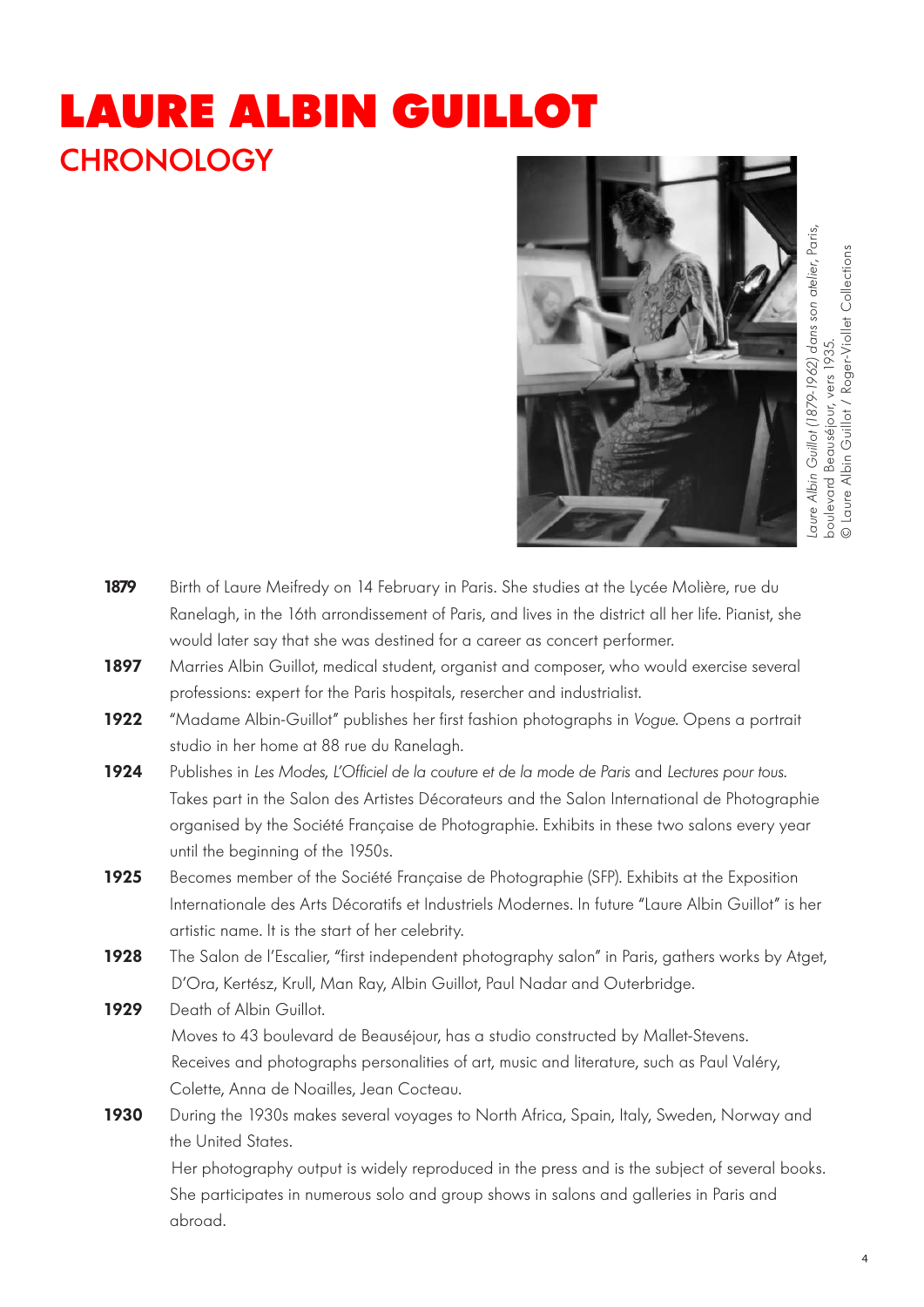- **1931** President of the Union Féminine des Carrières Libérales et Commerciales (Female Union of Independent and Business Careers). Publishes Micrographie décorative, luxurious work reproducing micrographs of microscopic preparations considered as decorative possibilities. This series had been initiated with her husband, himself a collector of such preparations.
- 1932 Is appointed head of the photographic archive of the Beaux-Arts administration (future Ministry of Culture).
- **1933** Becomes director of the Cinémathèque Nationale (precursor of the Cinémathèque Française) and conceives a vast project for a museum reuniting the "mechanical arts": cinema, photography and records. The museum never sees the light of day.
- **1936** Illustrates Narcisse by Paul Valéry. The work is the first in a series of sumptuous artist's books combining photography and literature.
- **1937** Member of the installation committee for photography and cinema at the Exposition Internationale des Arts et Techniques. She will later be responsible for the general report for the same exhibition.

 Coorganises and participates in the exhibition "Les femmes artistes d'Europe" (Women Artists from Europe) at the Jeu de Paume.

- 1939 Takes views concerning the protection of Paris monuments and the evacuation of the collections of the Musée du Louvre.
- **1940** Leaves the direction of the photographic archives.

 Publishes several artist's books during the Occupation: La Cantate du Narcisse by Paul Valéry (1941), Petits Métiers de Paris (1942), Arbres with Paul Valéry (1943), Ciels with Marcelle Maurette (1944).

- **1942** Alongside Robert Doisneau and numerous other photographers, illustrates Nouveaux Destins de l'intelligence française, a work intended to promote the intellectual elite favoured by the Vichy regime. Carries out a lot of commercial work during the Occupation, in particular for fashion.
- **19451956**Laure Albin Guillot continues to carry out a large number of portraits in her studio on the Boulevard de Beauséjour. She publishes her last works: Splendeur de Paris with Maurice Garçon (1945), La Déesse Cypris by Henry de Montherlant (1946) and Illustrations pour les Préludes de Claude Debussy (1948).
- **1956** Ends her career and retires to the Maison Nationale des Artistes in Nogent-sur-Marne.
- **1962** Dies in Paris on 22 February.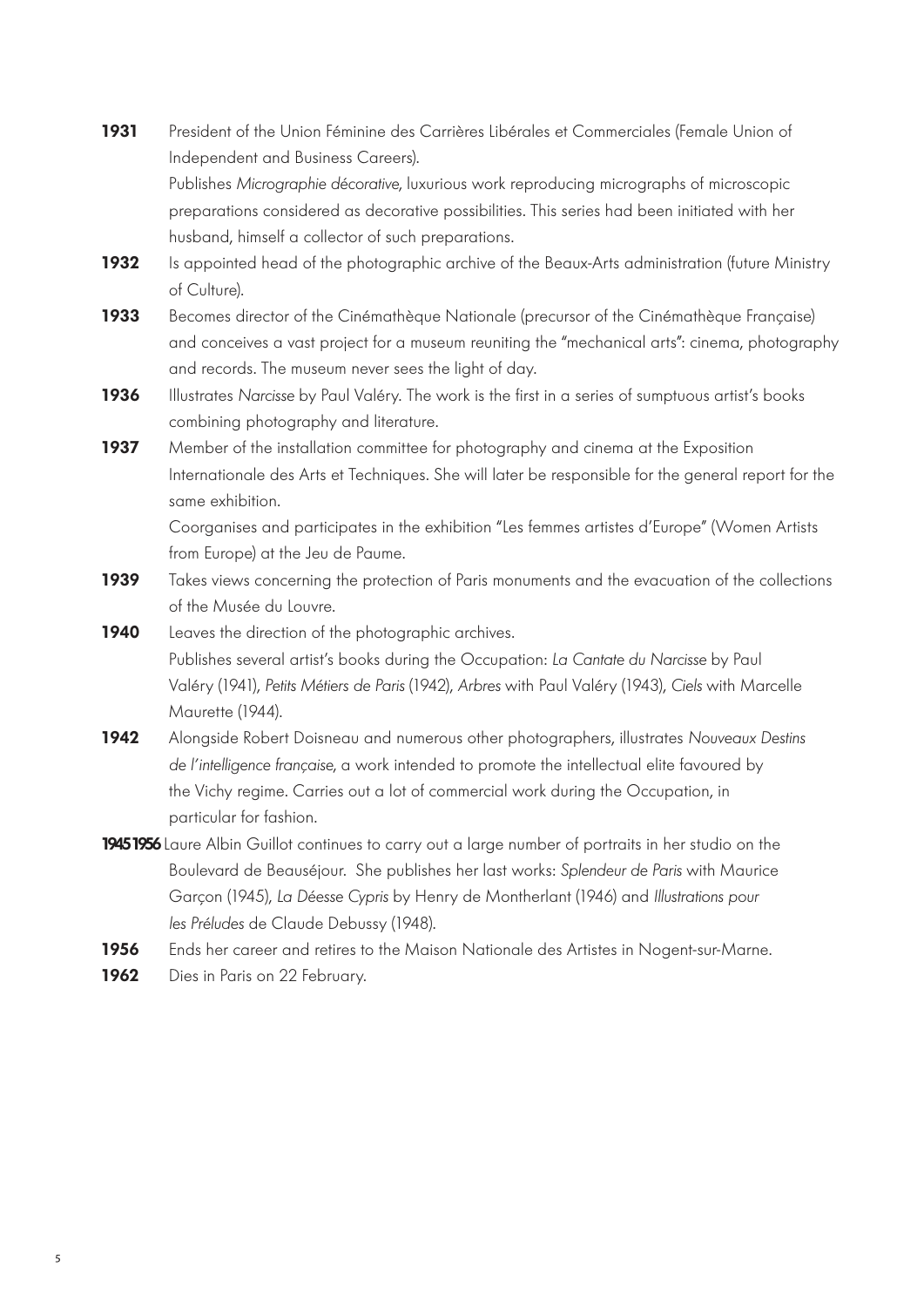# **ACTIVITIES AND PUBLICATIONS**

### **EXHIBITION CATALOGUE**



An edition dedicated to Laure Albin Guillot is published in the Collection du Parc. Co-published by the Jeu de Paume the FNAGP and Bernard Chauveau. Coll.: "La Collection du Parc" ISBN: 978-2-36306-252-9 Forthcoming in Septembre 2018. Softback, 15 x 21 cm, 48 pages, 36 ill. Price:  $\in 8$ 

### $\gg$  Related publications



Catalogue of the exhibition at the Jeu de Paume, 2013 Laure Albin Guillot, The question of Classicism Foreword from Marta Gili, texts from Delphine Desveaux, Michaël Houlette, Catherine Gonnard and Patrick-Gilles Persin Bilingual French / English. 192 pages, 19,5 x 24 cm Co-published by the Jeu de Paume and La Martinière Out of print

### **VISITS AND ACTIVITIES**

#### Sunday, Septembre 16, 4pm

Guided tour of the exhibition on Laure Albin Guillot on the occasion of the Journées Européennes du patrimoine.

| Lorraine Hussenot | r each of its exhibition.                                                        |
|-------------------|----------------------------------------------------------------------------------|
|                   | Journ Øes europ Øen res du patrimoine.<br>Journ Øes europ Øen nes du patrimoine. |
|                   | Guillot is available on the                                                      |

www.jeudepaume.org / section "ressources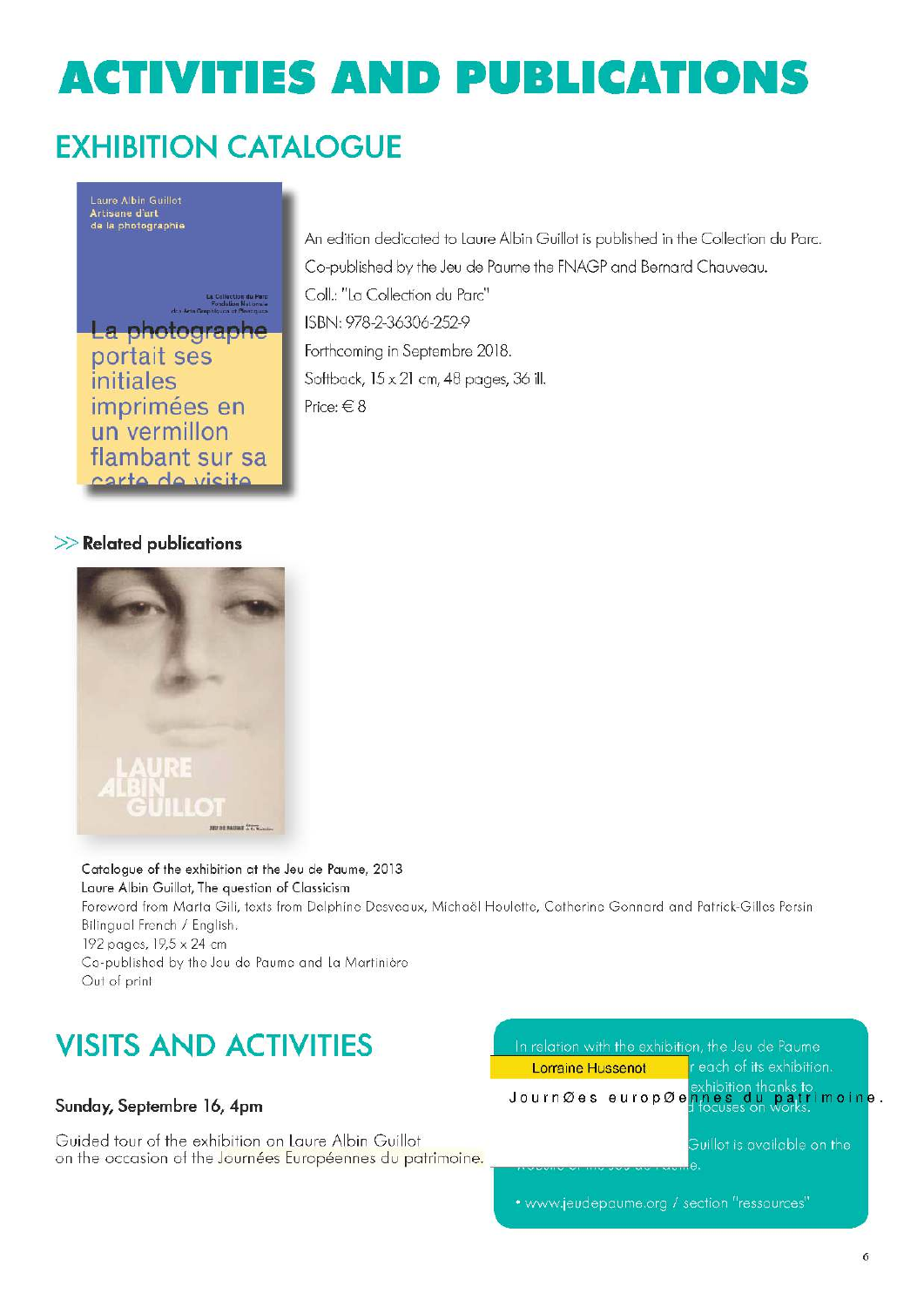# **PRESS VISUALS**

The copyright-free reproduction and display of the following selection of images is permitted solely as part of the promotion of this exhibition at the la Maison Nationale des Artistes and only while the exhibition is in progress.

Press visuals to download at www.jeudepaume.org

Username: presskit Password: photos



1. Laure Albin Guillot Micrographie (graine), Paris, ca 1925. © Laure Albin Guillot / Roger-Viollet Collections



2. Laure Albin Guillot Etude de nu, Paris, ca 1930. © Laure Albin Guillot / Roger-Viollet Collections



3. Laure Albin Guillot Madame Sciama, Paris, ca 1940. © Laure Albin Guillot / Roger-Viollet Collections



4. Laure Albin Guillot Lucienne Boyer (1901-1983), chanteuse et comédienne, Paris, ca 1930. © Laure Albin Guillot / Roger-Viollet Collections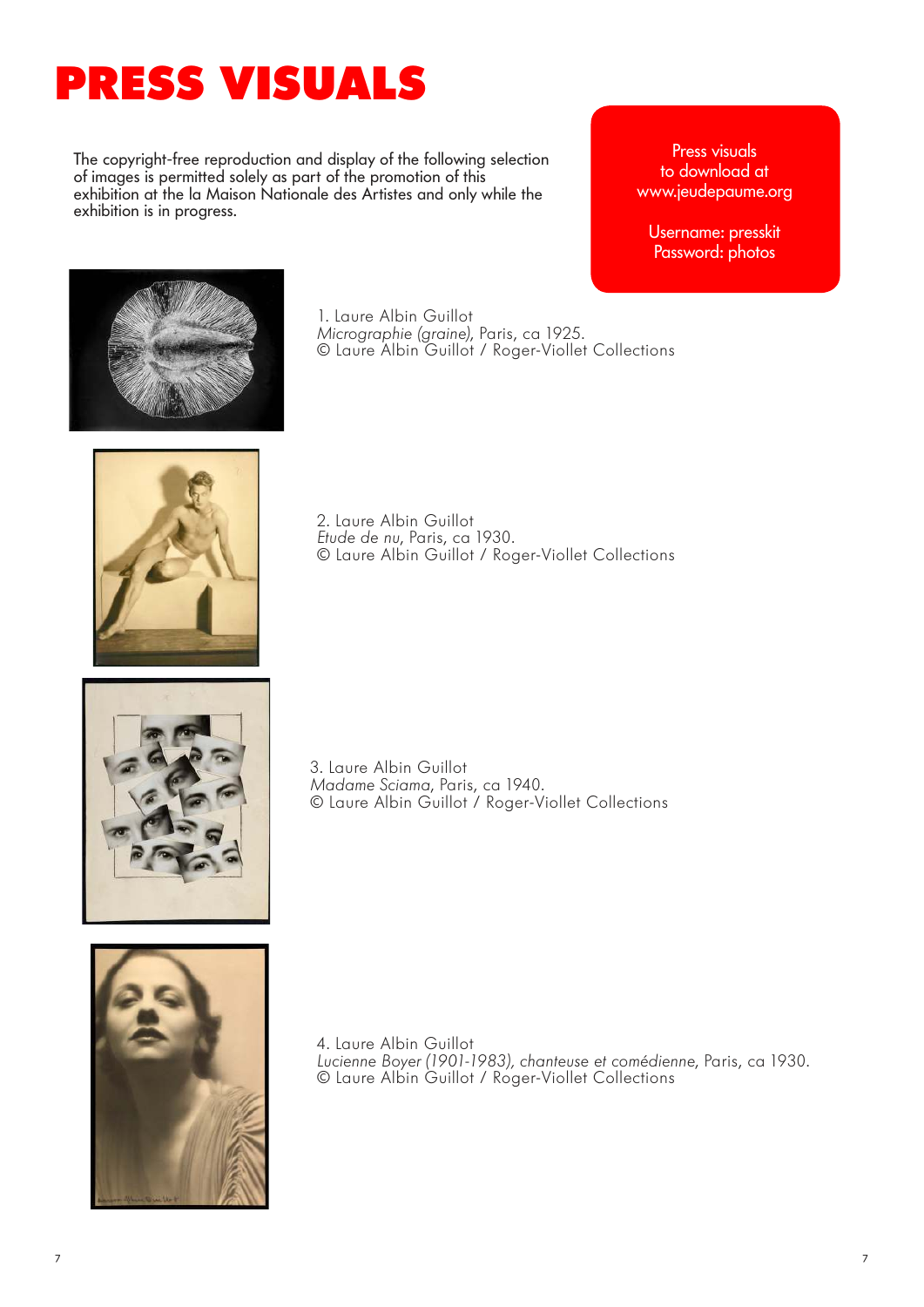

5. Laure Albin Guillot Etude de nu, solarisation, Paris, ca 1930. © Laure Albin Guillot / Roger-Viollet Collections



6. Laure Albin Guillot (1879-1962) dans son atelier, Paris, boulevard Beauséjour, ca 1935. © Laure Albin Guillot / Roger-Viollet Collections



7. Laure Albin Guillot Anna de Noailles (1876-1933), écrivaine et poétesse, Paris, ca 1925. © Laure Albin Guillot / Roger-Viollet Collections



8. Laure Albin Guillot Jean Cocteau (1889-1963), écrivain, 1939. © Laure Albin Guillot / Roger-Viollet Collections